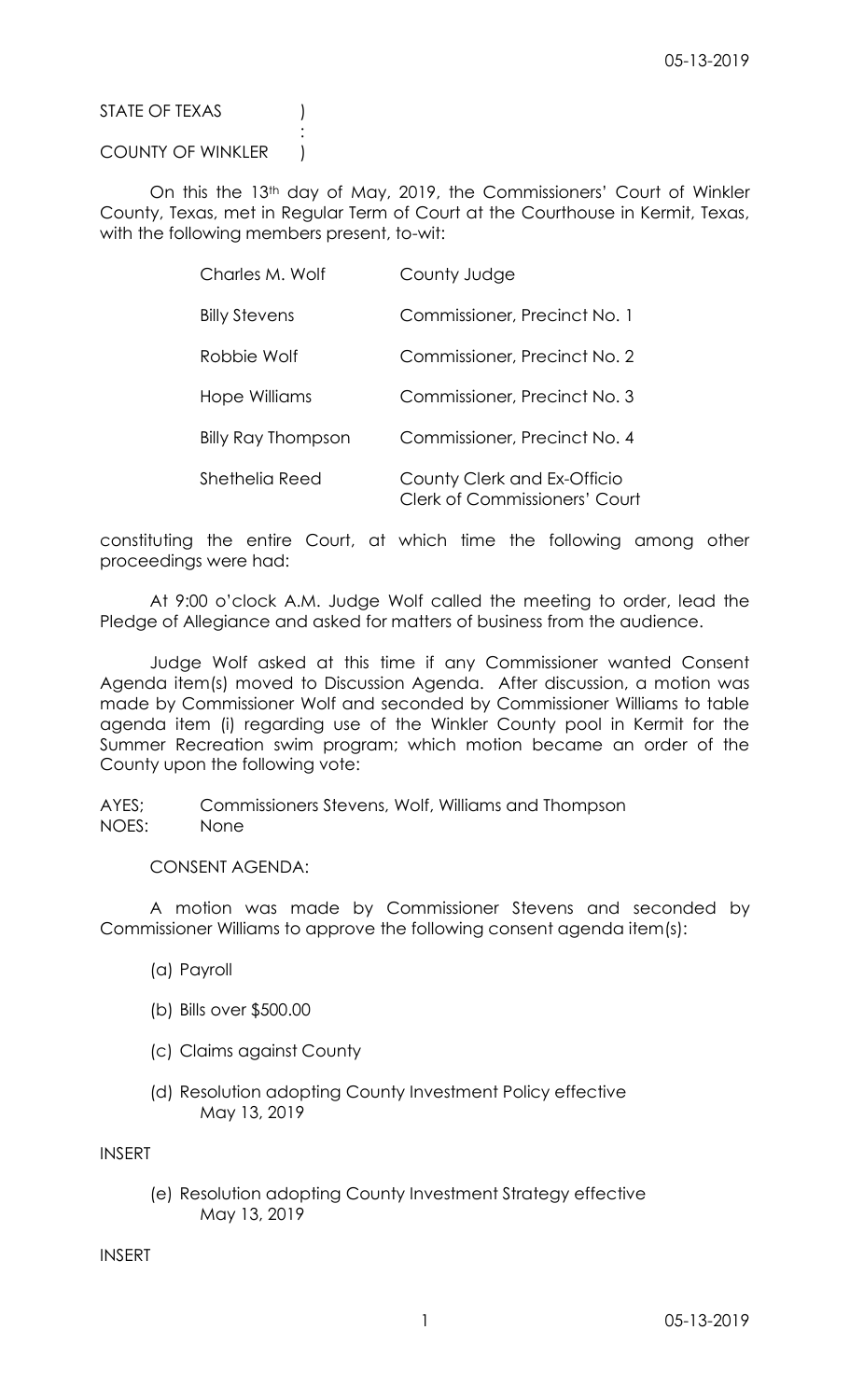(f) Resolution appointing County Auditor as County Investment Officer effective May 13, 2019

## INSERT

(g) Request of Winkler County Historical Commission to use the

Pavilion at Winkler County Park In Kermit on September 21, 2019 for the Ranchers' History and Stories

- (h) Request of Stephane Lara to use the Winkler County Recretion Center on May 18-19, 2019 for 8<sup>th</sup> grade prom
- (i) Tabled
- (j) Payment to D. K. Boyd Land & Cattle Co., for caliche in the amount of \$5,880.00 from budgeted lateral road funds
- (k) Accept donation of one (1) Vizio flat screen TV from Atlas Sand Company for Winkler County Recreation Center
- (l) Payment to State Farm Fire and Casualty Company in the amount of \$100.00 for Surety Bond for Christi Gonzales, Juvenile Probation Department, from July 20, 2019 through July 20, 2020 from budgeted funds
- (m) Accept termination of Agreement between Winkler County and Winkler Solar, LLC, effective immediately

which motion became an order of the Court upon the following vote:

Ayes: Commissioners Stevens, Wolf, Williams and Thompson Noes: None

A motion was made by Commissioner Williams and seconded by Commissioner Thompson to approve Order Prohibiting Certain Fireworks in unincorporated areas of Winkler County, Texas; which motion became an order of the Court upon the following vote:

Ayes: Commissioners Stevens, Wolf, Williams and Thompson Noes: None

## INSERT

Following discussion regarding City of Kermit water storage facility, a motion was made by Commissioner Stevens and seconded by Commissioner Williams to table agenda item concerning City of Kermit water storage facility; which motion became an order of the Court upon the following vote:

Ayes: Commissioners Stevens, Wolf, Williams and Thompson Noes: None

A motion was made by Commissioner Wolf and seconded by Commissioner Williams to approve payment in the amount of \$5,722.51 to Beth Lee Insurance Agency, Inc. for Medical Professional Liability and General Liability Insurance for Winkler County Emergency Medical Service for the term of May 14, 2019 to May 14, 2020 from budgeted funds; which motion became an order of the Court upon the following vote: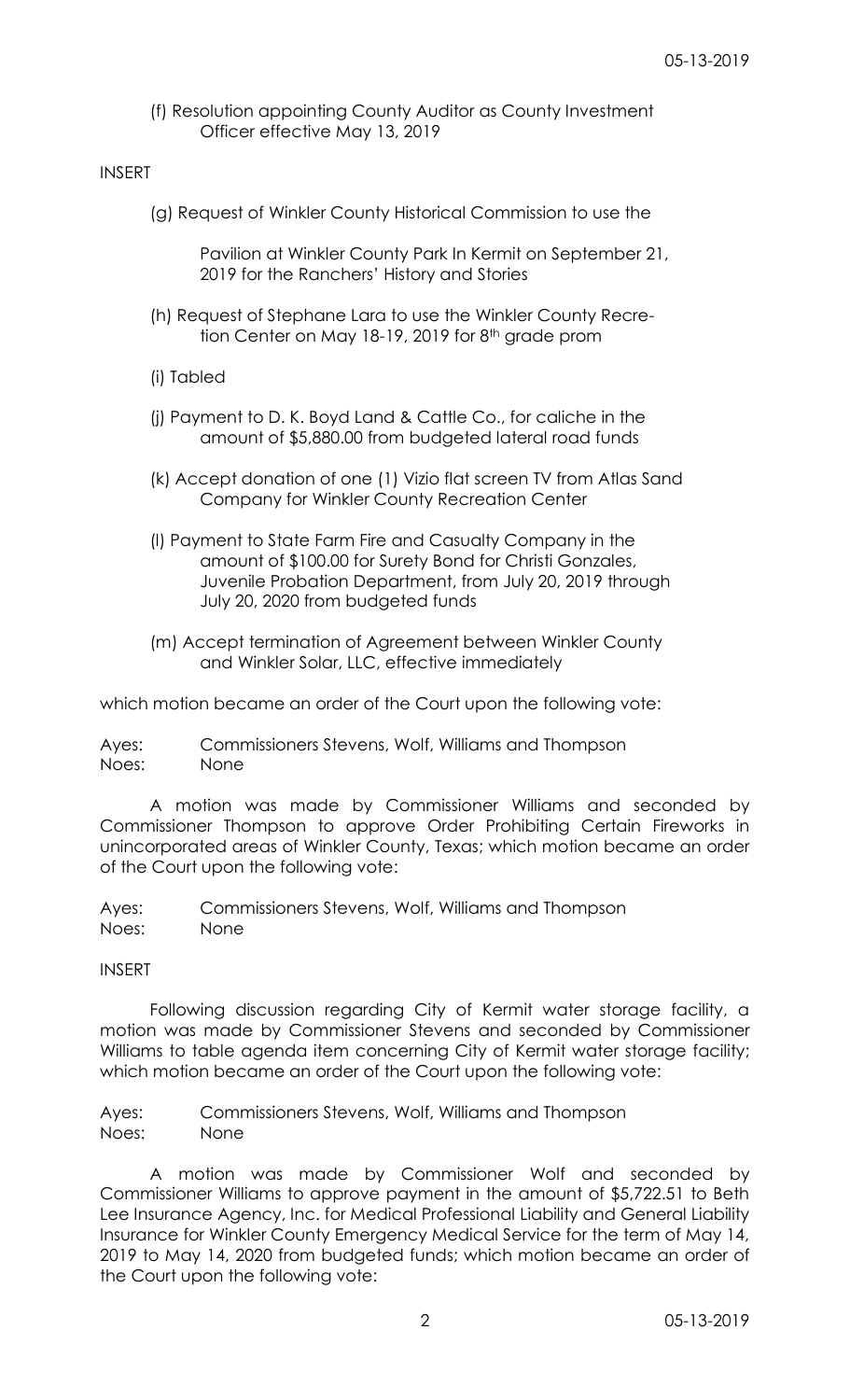Ayes: Commissioners Stevens, Wolf, Williams and Thompson Noes: None

A motion was made by Commissioner Wolf and seconded by Commissioner Stevens to approve payment to Siddons-Martin Emergency Group for repair of EMS Rescue #1 in the amount of \$11,081.43 from contingency funds; which motion became an order of the Court upon the following vote:

Ayes: Commissioners Stevens, Wolf, Williams and Thompson Noes: None

Following discussion, a motion was made by Commissioner Williams and seconded by Commissioner Thompson to approve replacement of air conditioner compressor in Precinct No. 3 office in an amount not to exceed \$3,000.00 from budgeted funds; which motion became an order of the Court upon the following vote:

Ayes: Commissioners Stevens, Wolf, Williams and Thompson Noes: None

A motion was made by Commissioner Stevens and seconded by Commissioner Williams to approve payment to Bruckner Truck Sales, Inc. for one (1) 2019 Troxell 130BBI trailer having VIN #1T9TA4323K1867530 in the amount of \$43,847.00 for Precinct No. 1 from capital expenditures; which motion became an order of the Court upon the following vote:

Ayes: Commissioners Stevens, Wolf, Williams and Thompson Noes: None

A motion was made by Commissioner Stevens and seconded by Commissioner Thompson to approve payment to Grande Truck Center for one (1) 2019 MCK GR64B truck have Serial No. 1M2GR4GY4KM005023 in the amount of \$137,973.00 for Precinct No. 1 from capital expenditures; which motion became an order of the Court upon the following vote:

Ayes: Commissioners Stevens, Wolf, Williams and Thompson Noes: None

A motion was made by Commissioner Stevens and seconded by Commissioner Thompson to approve payment to GrantWorks in the amount of \$10,907.00 for Winkler County Road Improvements from TxDOT Grant; which motion became an order of the Court upon the following vote:

Ayes: Commissioners Stevens, Wolf, Williams and Thompson Noes: None

Following discussion regarding lease on Winkler County Airport RCO and FAA, a motion was made by Commissioner Williams and seconded by Commissioner Thompson to leave the lease as is and extend same for an additional ten (10) years and lower base payments; which motion became an order of the Court upon the following vote:

Ayes: Commissioners Stevens, Wolf, Williams and Thompson Noes: None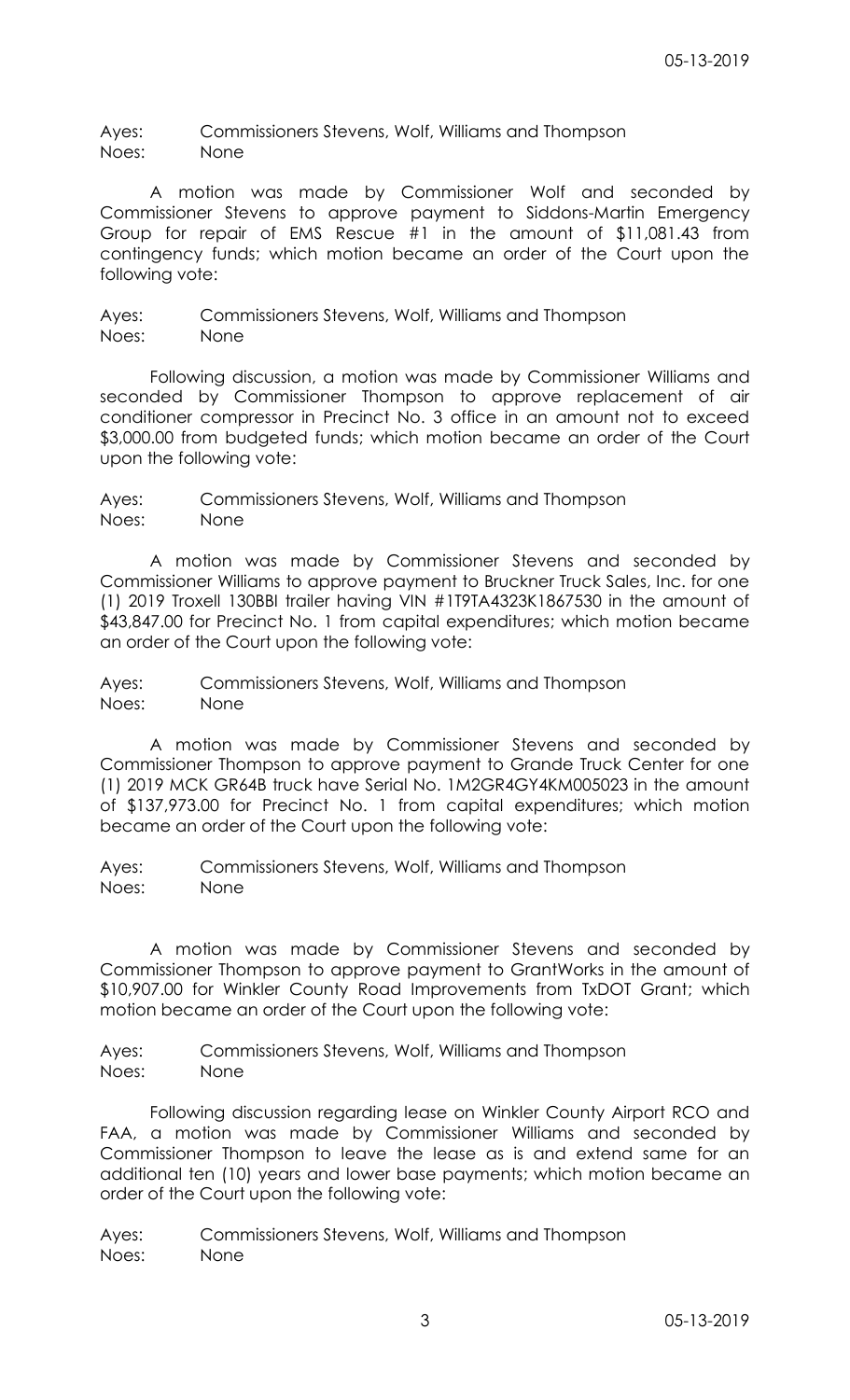Following discussion regarding change order for Winkler County Courthouse project, a motion was made by Commissioner Williams and seconded by Commissioner Thompson to approve change order from Whitetail Construct in the amount of a credit for \$37,622.58; which motion became an order of the Court upon the following vote:

Ayes: Commissioners Stevens, Wolf, Williams and Thompson Noes: None

No action was taken on agenda item 14 regarding Winkler County Courthouse construction claims.

A motion was made by Commissioner Williams and seconded by Commissioner Thompson to approve Kermit Community Center construction claims; which motion became an order of the Court upon the following vote:

Ayes: Commissioners Stevens, Wolf, Williams and Thompson Noes: None

A motion was made by Commissioner Williams and seconded by Commissioner Thompson to approve Wink Community Center construction claims; which motion became an order of the Court upon the following vote:

Ayes: Commissioners Stevens, Wolf, Williams and Thompson Noes: None

A motion was made by Commissioner Wolf and seconded by Commissioner Williams to receive the following Monthly Reports from County Officials of fees earned and collected for the month of April, 2019:

INSERT

which motion became an order of the Court upon the following vote:

Ayes: Commissioners Stevens, Wolf, Williams and Thompson Noes: None

A motion was made by Commissioner Stevens and seconded by Commissioner Williams to approve the following line item adjustment(s):

INSERT

which motion became an order of the Court upon the following vote:

Ayes: Commissioners Stevens, Wolf, Williams and Thompson Noes: None

A motion was made by Commissioner Stevens and seconded by Commissioner Williams to approve the following budget amendment(s):

# INSERT

which motion became an order of the Court upon the following vote:

Ayes: Commissioners Stevens, Wolf, Williams and Thompson Noes: None